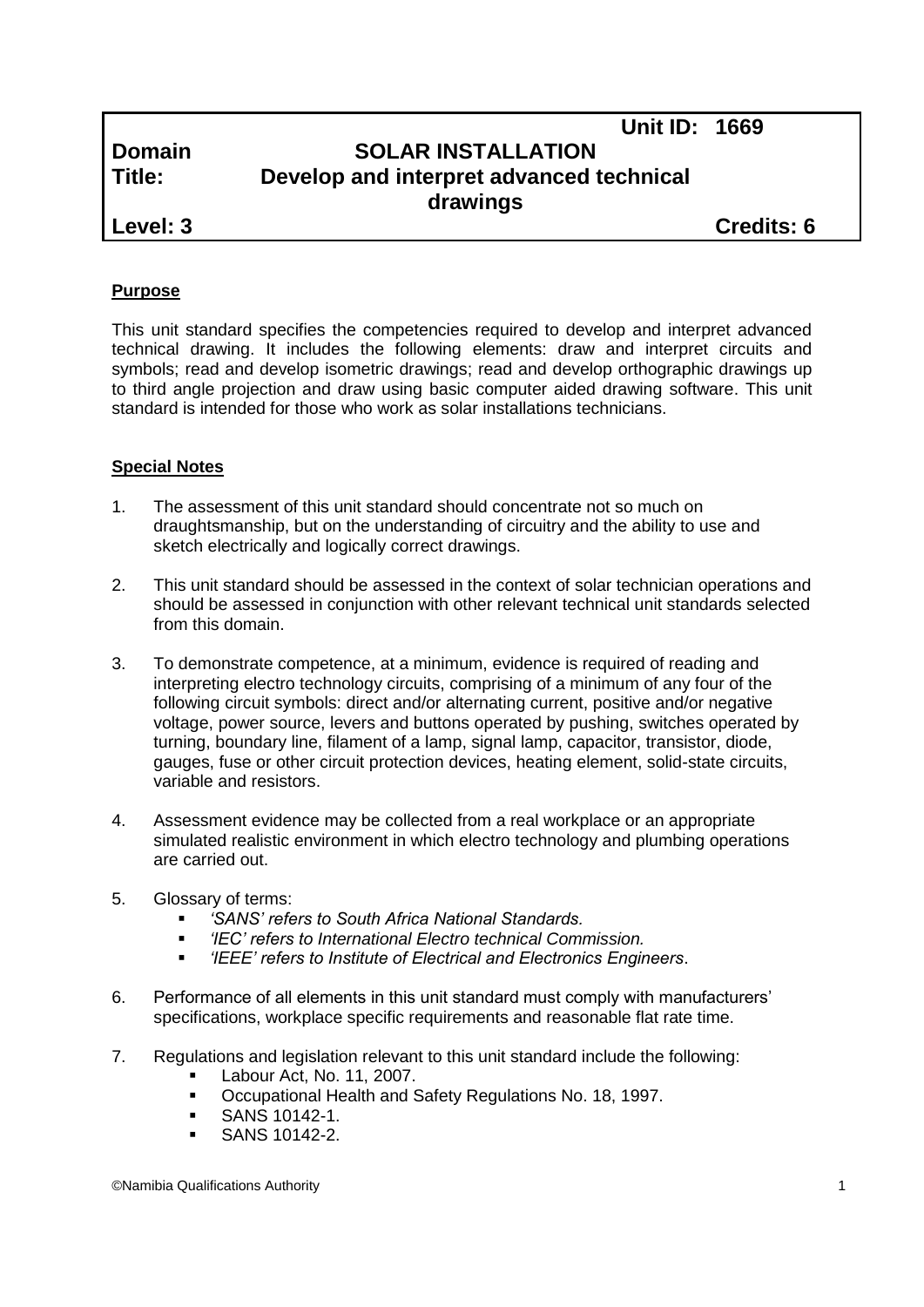# **Quality Assurance Requirements**

This unit standard and others within this subfield may be awarded by institutions which meet the accreditation requirements set by the Namibia Qualifications Authority and the Namibia Training Authority and which comply with the national assessment and moderation requirements. Details of specific accreditation requirements and the national assessment arrangements are available from the Namibia Qualifications Authority on [www.namqa.org](http://www.namqa.org/) and the Namibia Training Authority on [www.nta.com.na.](http://www.nta.com.na/)

# **Elements and Performance Criteria**

## **Element 1: Draw and interpret circuits and symbols**

## **Performance criteria**

- 1.1 Importance of using circuits to represent practical systems explained.
- 1.2 Common and standard symbols used in circuit development defined and interpreted.
- 1.3 Different types of connections of circuits identified and explained.
- 1.4 Ability to draw and interpret advanced circuits demonstrated.

## **Element 2: Read and develop isometric drawings**

## **Performance criteria**

- 2.1 Definition and importance of isometric drawings explained.
- 2.2 Dimensioning of isometric drawing explained and demonstrated.
- 2.3 Free hand sketching of isometric drawing demonstrated.
- 2.4 Developing isometric drawings using instruments demonstrated and explained.
- 2.5 Ability to interpret physical systems to develop isometric drawings demonstrated.

#### **Element 3: Read and develop orthographic drawings up to third angle projection**

#### **Performance criteria**

- 3.1 Orthographic drawings are defined, and importance and use of orthographic drawings are explained.
- 3.2 Dimensioning of orthographic drawing explained and demonstrated.
- 3.3 Different angle projections are explained, interpreted and drawings are developed.
- 3.4 Free hand sketching of orthographic drawings demonstrated.
- 3.5 Developing orthographic drawings using instruments demonstrated and explained